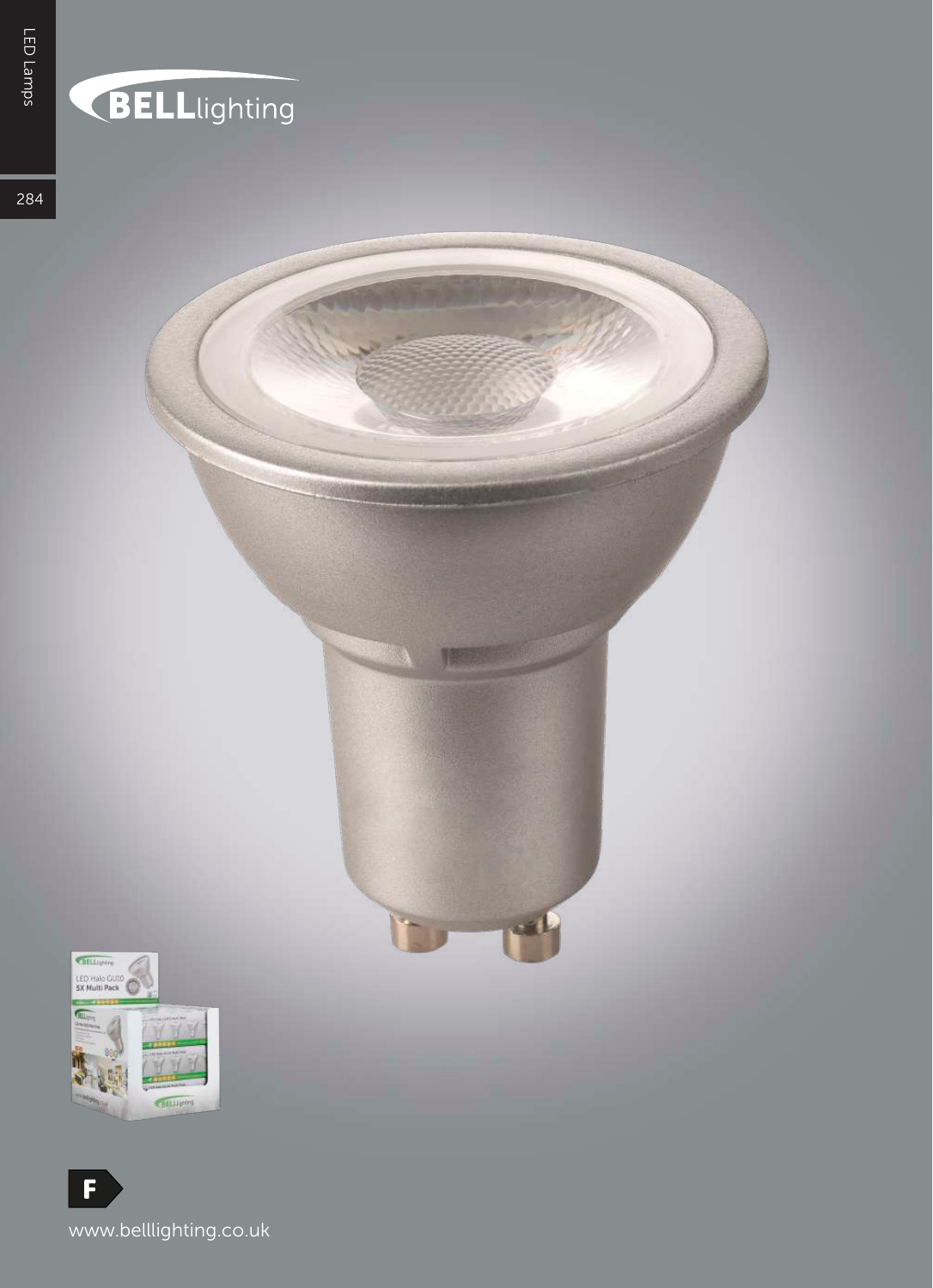# LED Lamps 285LED Lamps

 $285$ 

## BELLlighting

#### LED Halo GU10

The Halo GU10 is our most popular GU10 lamp to date. This 5W cost effective GU10 is available as Non-Dimmable and Dimmable in 4 colour temperatures and wattages. This true fit size GU10 combines price fighting qualities with sleek aesthetics to feature as one of our best "all-rounders".

- Energy saving benefits of LED
- Improved efficiency up to 70 Lm/W
- Rimless lens for improved aesthetics
- True fit GU10 size
- Suitable for fire rated and IP rated fixtures
- 38° & 60° beam angle options





Warm White Cool White Daylight H 56mm Ø50mm

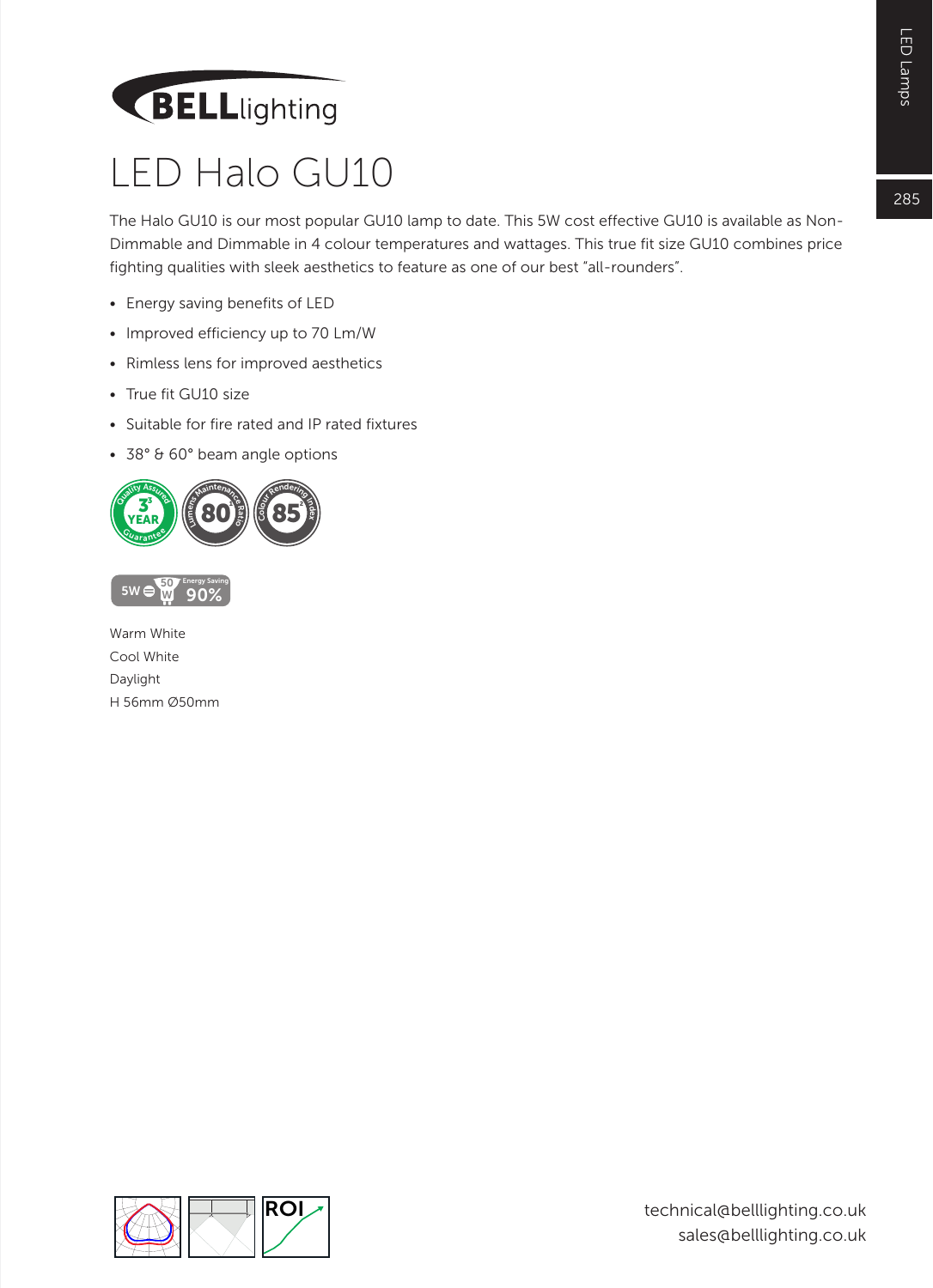### BELLlighting

#### LED Halo GU10

| Code         | Lamp Type                                                                               | <b>CCT</b> | Lm  | Cd                       | Dim     | $\vee$ | Hours |
|--------------|-----------------------------------------------------------------------------------------|------------|-----|--------------------------|---------|--------|-------|
| Non Dimmable |                                                                                         |            |     |                          |         |        |       |
| 05760        | 5W LED Halo GU10 Non Dim - 38°                                                          | 2700K      | 330 | 510                      | Non Dim | 240    | 20000 |
| 05785        | 5W LED Halo GU10 Non Dim - 38°                                                          | 3000K      | 330 | 510                      | Non Dim | 240    | 20000 |
| 05761        | 5W LED Halo GU10 Non Dim - 38°                                                          | 4000K      | 350 | 510                      | Non Dim | 240    | 20000 |
| 05762        | 5W LED Halo GU10 Non Dim - 38°                                                          | 6500K      | 360 | 510                      | Non Dim | 240    | 20000 |
| 05775        | 5W LED Halo GU10 Non Dim - 60°                                                          | 2700K      | 330 | 490                      | Non Dim | 240    | 20000 |
| 05776        | 5W LED Halo GU10 Non Dim - 60°                                                          | 4000K      | 350 | 490                      | Non Dim | 240    | 20000 |
| 05777        | 5W LED Halo GU10 Non Dim - 60°                                                          | 6500K      | 360 | 490                      | Non Dim | 240    | 20000 |
| 05900        | 5W LED Halo GU10 - 38°, 2700K.<br>In Packs of 5, Supplied in 2 Counter<br>Display Units | 2700K      | 330 |                          | Non Dim | 240    |       |
| 05901        | 5W LED Halo GU10 - 38°, 4000K,<br>In Packs of 5, Supplied in 2 Counter<br>Display Units | 4000K      | 350 | $\overline{\phantom{a}}$ | Non Dim | 240    |       |
| Dimmable     |                                                                                         |            |     |                          |         |        |       |
| 05763        | 5W LED Halo GU10 Dimmable - 38°                                                         | 2700K      | 330 | 510                      | Dim     | 240    | 20000 |
| 05786        | 5W LED Halo GU10 Dimmable - 38°                                                         | 3000K      | 330 | 510                      | Dim     | 240    | 20000 |
| 05764        | 5W LED Halo GU10 Dimmable - 38°                                                         | 4000K      | 350 | 510                      | Dim     | 240    | 20000 |
| 05765        | 5W LED Halo GU10 Dimmable - 38°                                                         | 6500K      | 360 | 510                      | Dim     | 240    | 20000 |
| 05778        | 5W LED Halo GU10 Dimmable - 60°                                                         | 2700K      | 330 | 490                      | Dim     | 240    | 20000 |
| 05779        | 5W LED Halo GU10 Dimmable - 60°                                                         | 4000K      | 350 | 490                      | Dim     | 240    | 20000 |
| 05780        | 5W LED Halo GU10 Dimmable - 60°                                                         | 6500K      | 360 | 490                      | Dim     | 240    | 20000 |

1 Exceeds EU standard of 70 for Lumens Maintenance Ratio

<sup>2</sup> Exceeds EU standard of RA 80 for Colour Rendering Index<br><sup>3</sup> Subject to terms & conditions (Contact Customer Service)

Call Customer Service or see website for maximum loading and dimmer compatibility.

286